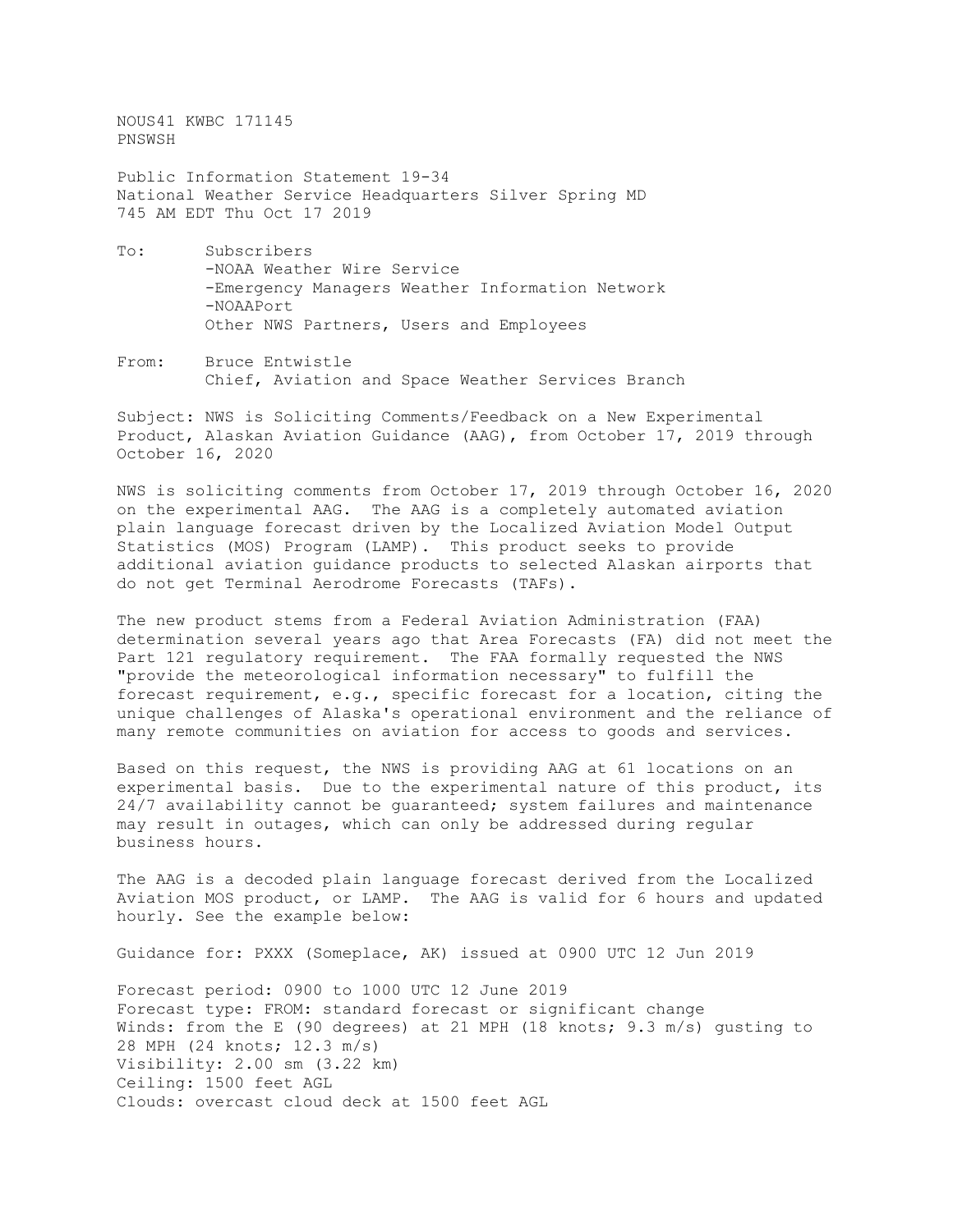Weather: -RA BR (light rain, mist)

Forecast period: 1000 to 1200 UTC 12 June 2019 Forecast type: FROM: standard forecast or significant change Winds: from the E (90 degrees) at 17 MPH (15 knots; 7.7 m/s) gusting to 25 MPH (22 knots; 11.3 m/s) Visibility: 2.00 sm (3.22 km) Ceiling: 700 feet AGL Clouds: overcast cloud deck at 700 feet AGL Weather: - RA BR (light rain, mist)

Forecast period: 1200 to 1500 UTC 12 June 2019 Forecast type: FROM: standard forecast or significant change Winds: from the E (90 degrees) at 13 MPH (11 knots;  $5.7 \text{ m/s}$ ) Visibility: 1.50 sm (2.41 km) Ceiling: 700 feet AGL Clouds: overcast cloud deck at 700 feet AGL Weather: -RA BR (light rain, mist)

Observations of this new product: The AAG is typically more pessimistic than a TAF during Instrument Flight Rule (IFR) conditions, particularly the first 0-3 hours of the forecast. The AAG is updated every hour for each location and incorporates the latest surface conditions. Thus, the forecast is weighted towards the latest hourly Meteorological Aerodrome Reports (METARs).

The AAG does not include forecasts for thunderstorms, nor does it forecast reductions in visibility due to blowing snow or smoke. Upgrades in 2020-21 are expected to add thunderstorms to the AAG forecast. Lastly, the AAG is a completely automated product and no manual changes by NWS forecasters are possible.

Usage: The AAG is a forecast tool and may be used in locations (generally Visual Flight Rule (VFR) Airports) where a TAF is not available at the intended destination in the state of Alaska. It is intended for use under VFR conditions and within the next six hours.

The AAG cannot be used at the alternate airport for 121 and 135 operators and is limited for flight times of two hours or less in duration. This guidance product may be used by part 91 operators without restriction. The operator is required to use the AAG in conjunction with METARs, Pilot Reports (PIREPs), the FA, Significant Meteorological Information (SIGMET) and Airmen's Meteorological Information (AIRMET) to ensure the weather conditions at the estimated time of arrival will be at or above the minimums.

It is also important to reiterate that the AAG will not indicate blowing snow, smoke or convective activity. If precipitation is forecast, the operator should review SIGMETs and Next-Generation Radar (NEXRAD) weather radar, where available, to determine if hazardous convective weather will be present when the aircraft arrives and plan appropriately.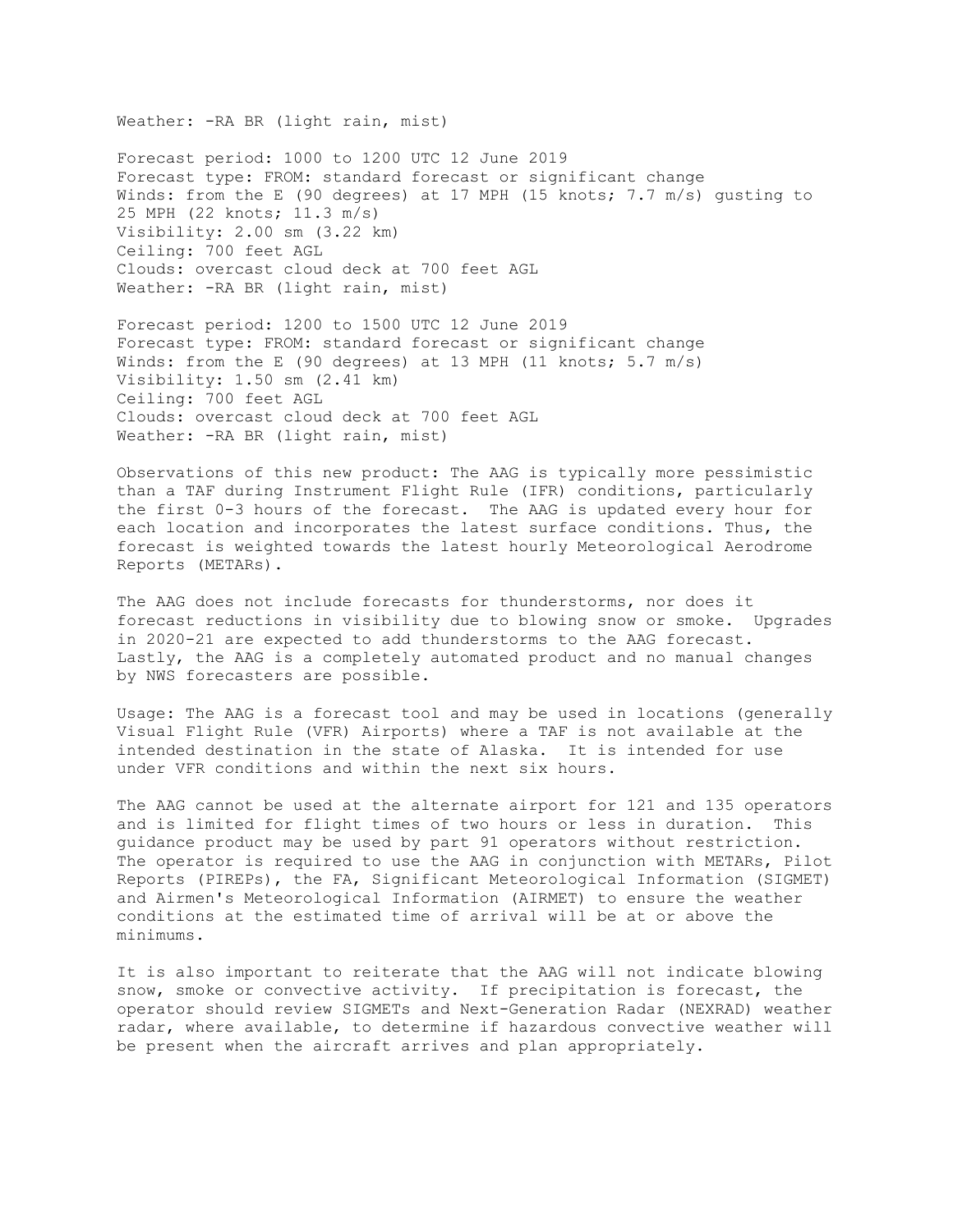How to Access the AAG Product: On or about October 8, 2019, the specific AAG forecast product will be available at the following link:

<https://www.weather.gov/arh/aag>

Airports with the proposed AAG are listed below:

|      | PAAK ATKA             | AK | 52.22N    | 174.21W |
|------|-----------------------|----|-----------|---------|
|      | PABA BARTER ISLAND    | AK | 70.13N    | 143.63W |
|      | PABL BUCKLAND         | AK | 65.99N    | 161.12W |
|      | PABV BIRCHWOOD        | AK | 61.42N    | 149.52W |
|      | PACZ CAPE ROMANZOF    | АK | 61.78N    | 166.03W |
|      | PADE DEERING          | AK | 66.07N    | 162.77W |
|      | PADK ADAK             | АK | 51.88N    | 176.65W |
|      | PAEG EAGLE            | AK | 64.78N    | 141.16W |
|      | PAEH CAPE NEWENHAM    | AK | 58.65N    | 162.07W |
|      | PAEM EMMONAK          | AK | 62.77N    | 164.50W |
|      | PAFE KAKE             | AK | 56.97N    | 133.95W |
|      | PAFM AMBLER           | AK | 67.10N    | 157.85W |
|      | PAGL GOLOVIN          | АK | 64.55N    | 163.03W |
|      | PAGM GAMBELL          | AK | 63.78N    | 171.75W |
|      | PAHL HUSLIA           | AK | 65.69N    | 156.35W |
|      | PAHP HOOPER BAY       | AK | 61.52N    | 166.15W |
|      | PAHY HYDABURG         | AK | 55.20N    | 132.83W |
|      | PAII EGEGIK           | AK | 58.42N    | 157.37W |
|      | PAIM INDIAN MOUNTAIN  | AK | 66.00N    | 153.70W |
|      | PAIN MCKINLEY PARK    | AK | 63.72N    | 148.97W |
|      | PAJC CHIGNIK          | AK | 56.32N    | 158.36W |
|      | PAKK KOYUK            | AK | 64.93N    | 161.15W |
|      | PAKP ANAKTUVUK PASS   | AK | 68.17N    | 151.77W |
|      | PAKU KUPARUK          | AK | 70.32N    | 149.58W |
|      | PAKV KALTAG           | AK | 64.32N    | 158.73W |
|      | PALH LAKE HOOD        | AK | 61.18N    | 149.97W |
|      | PALJ PORT ALSWORTH    | AK | 60.20N    | 154.30W |
|      | PALU CAPE LISBURNE    | AK | 68.88N    | 166.13W |
|      | PAMD MIDDLETON        | AK | 59.43N    | 146.33W |
|      | PAMH MINCHUMINA       | AK | 63.88N    | 152.28W |
|      | PAMM METLAKATLA       | AK | 55.08N    | 131.58W |
|      | PAMR MERRILL FIELD    | AK | 61.22N    | 149.83W |
|      | PAMY MEKORYUK         | AK | 60.37N    | 166.27W |
|      | PANI ANIAK            | AK | 61.58N    | 159.53W |
|      | PANN NENANA           | AK | 64.55N    | 149.08W |
|      | PANV ANVIK            | AK | 62.65N    | 160.18W |
|      | PAOH HOONAH           |    | AK 58.10N | 135.41W |
|      | PAPB ST GEORGE ISLAND | AK | 56.58N    | 169.67W |
|      | PAPH PORT HEIDEN      | AК | 56.95N    | 158.62W |
| PAPO | POINT HOPE            | АK | 68.35N    | 166.80W |
| PARC | ARCTIC VILLAGE        | АK | 68.12N    | 145.57W |
| PASA | SAVOONGA              | АK | 63.68N    | 170.50W |
| PASH | SHISHMAREF            | AΚ | 66.27N    | 166.05W |
| PASK | SELANIK               | AΚ | 66.62N    | 160.00W |
| PASL | SLEETMUTE             | AΚ | 61.72N    | 157.15W |
| PASM | SAINT MARY'S          | AΚ | 62.07N    | 163.30W |